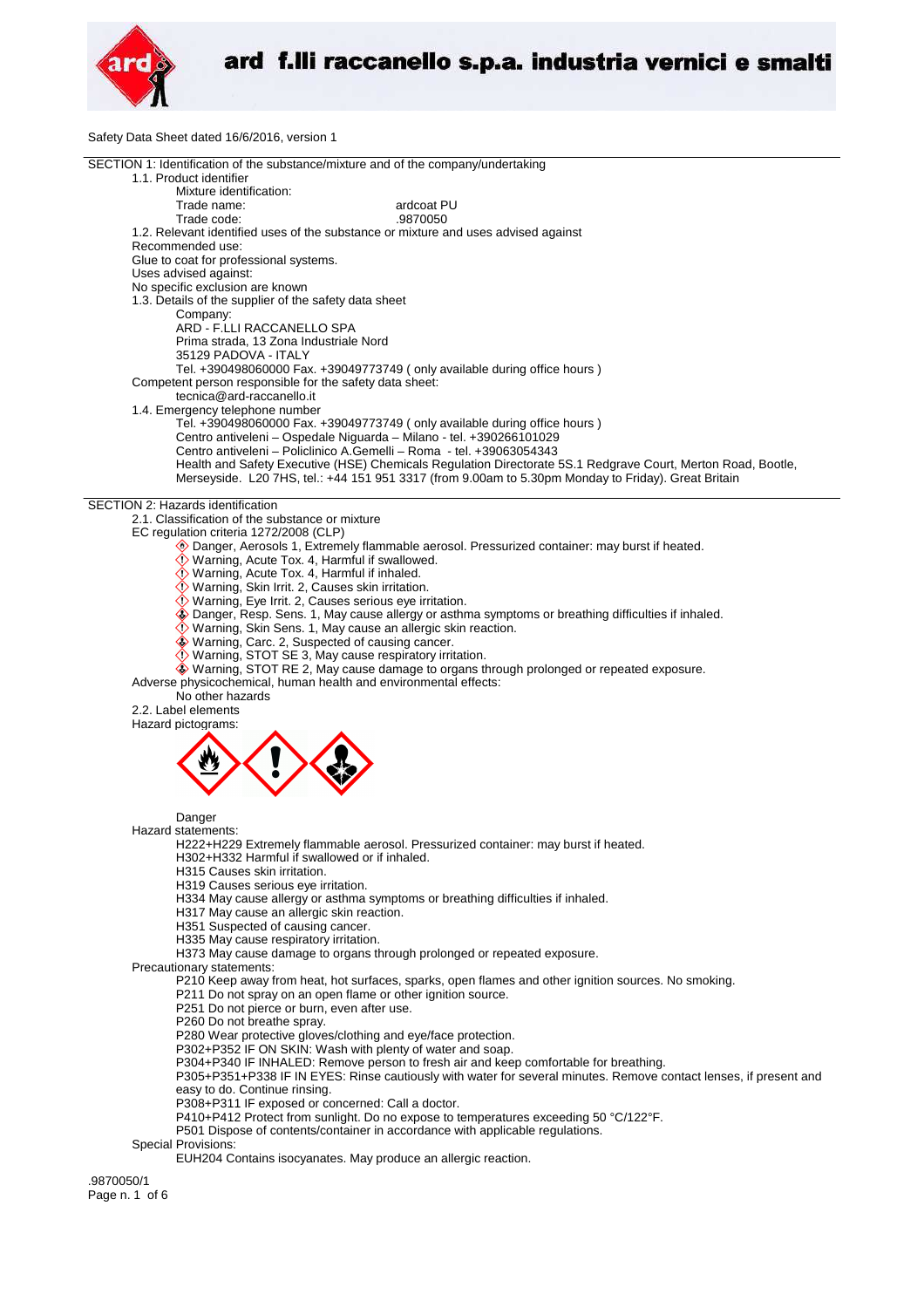**Contents** Diphenylmethanediisocyanate, isomers and homologues tris (2-chloro-1-methylethyl)phosphate 2) Special provisions according to Annex XVII of REACH and subsequent amendments: None 2.3. Other hazards vPvB Substances: None - PBT Substances: None Other Hazards: No other hazards SECTION 3: Composition/information on ingredients 3.1. Substances The product is not considered as a substance. Data not available 3.2. Mixtures Hazardous components within the meaning of EEC directive 67/548 and CLP regulation and related classification: 50% - 60% Diphenylmethanediisocyanate, isomers and homologues CAS: 9016-87-9 **12 3.3/2 Eye Irrit. 2 H319** ♦ 3.6/2 Carc. 2 H351  $\diamondsuit$  3.1/4/Inhal Acute Tox. 4 H332 **12 3.8/3 STOT SE 3 H335** 3.2/2 Skin Irrit. 2 H315 3.9/2 STOT RE 2 H373 3.4.1/1-1A-1B Resp. Sens. 1,1A,1B H334 3.4.2/1-1A-1B Skin Sens. 1,1A,1B H317 25% - 30% tris (2-chloro-1-methylethyl)phosphate 2) REACH No.: 01-2119486772-26, CAS: 13674-84-5, EC: 237-158-7 3.1/4/Oral Acute Tox. 4 H302 7% - 9% dimethyl ether REACH No.: 01-2119472128-37, Index number: 603-019-00-8, CAS: 115-10-6, EC: 204-065-8 **♦ 2.2/1 Flam. Gas 1 H220**  $\diamondsuit$  2.5/C Compr. Gas H280 SECTION 4: First aid measures 4.1. Description of first aid measures In case of skin contact: Immediately take off all contaminated clothing. Wash with plenty of water and soap. If there are sign of a strong irritation or skin damage, seek medical advice. In case of eyes contact: Rinse with water with the eyelids open, then consult an ophthalmologist immediately. Protect uninjured eye. In case of Ingestion: Give nothing to eat or drink. Do not under any circumstances induce vomiting. OBTAIN A MEDICAL EXAMINATION IMMEDIATELY. In case of Inhalation: Ventilate the premises. The patient is to be removed immediately from the contaminated premises and made to rest in a well ventilated area. Should the patient feel unwell, OBTAIN MEDICAL ATTENTION and show him packing or label. 4.2. Most important symptoms and effects, both acute and delayed Respiratory disorders Pulmonary oedema Pulmonary irritation Nausea Vomiting Allergic reactions Irritation of the eyes and/or skin 4.3. Indication of any immediate medical attention and special treatment needed In case of accident or unwellness, seek medical advice immediately (show directions for use or safety data sheet if possible). Treatment: Treat symptomatically. SECTION 5: Firefighting measures 5.1. Extinguishing media Suitable extinguishing media: Carbon dioxide (CO2) or dry chemical fire extinguisher. Extinguishing media which must not be used for safety reasons: Direct water jet. Water in small quantities can be used only for cooling containers near the fire.

- 5.2. Special hazards arising from the substance or mixture
	- May produce toxic fumes of carbon monoxide if burning.
	- Do not inhale explosion and combustion gases.

The propellant gas are usually havier then air, gather at the lowest points and there is risk of re-ignition or explosio. 5.3. Advice for firefighters

Before approaching the fire, cool containers exposed to fire with water spray. Wear full firefighting equipment. Use suitable breathing apparatus .

.9870050/1 Page n. 2 of 6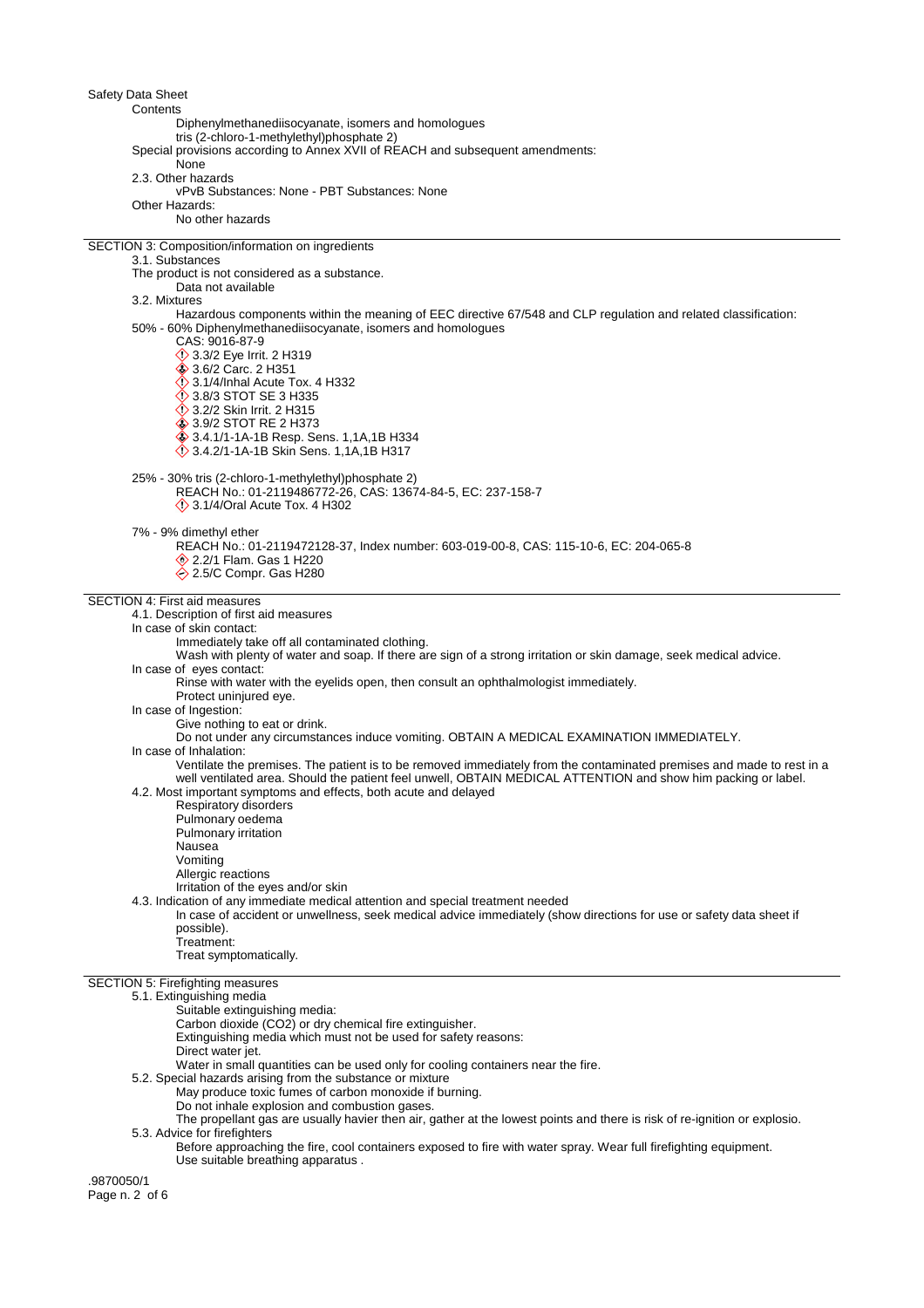Collect contaminated fire extinguishing water separately. This must not be discharged into drains. Move undamaged containers from immediate hazard area if it can be done safely.

SECTION 6: Accidental release measures 6.1. Personal precautions, protective equipment and emergency procedures Wear personal protection equipment. Remove all sources of ignition. Provide adequate ventilation. Use appropriate respiratory protection. See protective measures under point 7 and 8. 6.2. Environmental precautions Do not allow to enter into soil/subsoil. Do not allow to enter into surface water or drains. Retain contaminated washing water and dispose it. In case of gas escape or of entry into waterways, soil or drains, inform the responsible authorities. 6.3. Methods and material for containment and cleaning up Cover the contaminated area with damp soil or sand and allow at least for 30 minutes for this to take effect. Then remove mechanically. Fresh foam can be cleaned with PU-CLEANER or organic solvents like acetone. 6.4. Reference to other sections See also section 8 and 13 SECTION 7: Handling and storage 7.1. Precautions for safe handling Avoid contact with skin and eyes, inhalation of vapours and mists. Use localized ventilation system. Don't use empty container before they have been cleaned. Contamined clothing should be changed before entering eating areas. Do not eat or drink while working. See also section 8 for recommended protective equipment. 7.2. Conditions for safe storage, including any incompatibilities Store at below 20 °C. Keep away from unguarded flame and heat sources. Avoid direct exposure to sunlight. Keep away from unguarded flame, sparks, and heat sources. Avoid direct exposure to sunlight. Keep away from food, drink and feed. Incompatible materials: None in particular. Instructions as regards storage premises: Cool and adequately ventilated. 7.3. Specific end use(s) None in particular SECTION 8: Exposure controls/personal protection 8.1. Control parameters Exposure limit(s): dimethyl ether - CAS: 115-10-6 EU - LTE(8h): 1920 mg/m3, 1000 ppm - Notes: Bold-type: Indicative Occupational Exposure Limit Values [2,3] and Limit Values for Occupational Exposure [4] (for references see bibliography) DNEL Values: tris (2-chloro-1-methylethyl)phosphate 2) - CAS: 13674-84-5 Worker Professional: 22.4 mg/m3 - Exposure: Human Inhalation - Frequency: Short Term, systemic effects Worker Professional: 8 mg/kg - Exposure: Human Dermal - Frequency: Short Term, systemic effects Worker Professional: 5.82 mg/m3 - Exposure: Human Inhalation - Frequency: Long Term, systemic effects Worker Professional: 2.08 - Exposure: Human Dermal - Frequency: Long Term, systemic effects PNEC Values: tris (2-chloro-1-methylethyl)phosphate 2) - CAS: 13674-84-5 Target: Fresh Water - Value: 13.4 mg/l Target: Marine water - Value: 1.34 mg/l Target: Soil - Value: 1.7 mg/kg 8.2. Exposure controls Eye/ face protection: Basket eye glasses. Skin protection a) protection for hands: NBR (nitrile rubber) gloves. FKM (fluoro rubber) gloves. CR (polychloroprene, chloroprene rubber) gloves. b) other: Overall. Respiratory protection: Mask with filter "A" , brown colour Thermal Hazards: None Environmental exposure controls: None Appropriate engineering controls: None

SECTION 9: Physical and chemical properties

9.1. Information on basic physical and chemical properties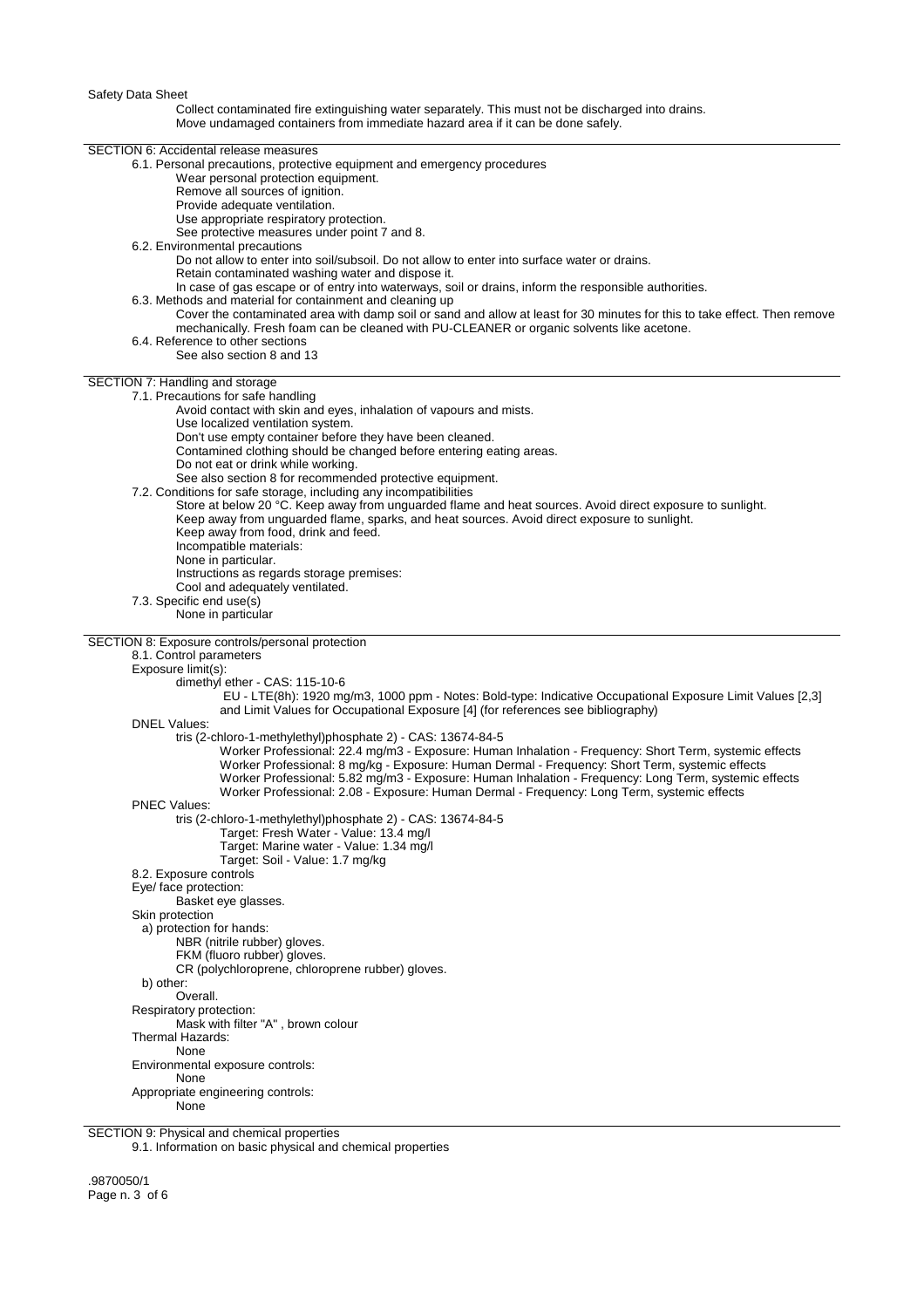| <b>Properties</b>                                | Value                                                | Method:                  | Notes:                                                              |
|--------------------------------------------------|------------------------------------------------------|--------------------------|---------------------------------------------------------------------|
| Appearance and colour:                           | 19                                                   | $-$                      | --                                                                  |
| Odour:                                           | Characteristic:<br>acrid                             | $\overline{\phantom{a}}$ | Ξ.                                                                  |
| Odour threshold:                                 | Data not available                                   | $\overline{\phantom{a}}$ | $-$                                                                 |
| pH:                                              | Irrelevant                                           | $\overline{\phantom{a}}$ | --                                                                  |
| Melting point / freezing point:                  | Data not available                                   | $\overline{\phantom{a}}$ | ۵.                                                                  |
| Initial boiling point and boiling<br>range:      | Data not available                                   | --                       | $-$                                                                 |
| Flash point:                                     | $>200^{\circ}$ C                                     | <b>DIN 53171</b>         | $\ddot{\phantom{a}}$                                                |
| Evaporation rate:                                | Data not available                                   | $\overline{\phantom{a}}$ | propellant is released, the emerging PU-<br>foam does not evaporate |
| Solid/gas flammability:                          | Data not available                                   | $\ddotsc$                | Ξ.                                                                  |
| Upper/lower flammability or<br>explosive limits: | max. 16 vol %/<br>min. 1.5 vol %<br>(gas liquefatto) | $\overline{a}$           | $\sim$                                                              |
| Vapour pressure:                                 | <0.7 MPa-gas<br>liquefatto; <0.<br>0001 hPa- MDI     | $\overline{\phantom{a}}$ | $20^{\circ}$ C                                                      |
| Vapour density:                                  | Data not available                                   | $\ddotsc$                | ٠.                                                                  |
| Relative density:                                | 1.055 g/cm3 con<br>gas propellente                   | --                       | 1.201g/cm3 (at 20°C)- without the<br>propulsion gas                 |
| Solubility in water:                             | Insoluble                                            | $\overline{\phantom{a}}$ | Ξ.                                                                  |
| Solubility in oil:                               | Insoluble                                            | Ξ.                       | ۵.                                                                  |
| Partition coefficient (n-octanol/<br>water):     | Data not available                                   | $\overline{a}$           | --                                                                  |
| Auto-ignition temperature:                       | Data not available                                   | $\overline{\phantom{a}}$ | --                                                                  |
| Decomposition temperature:                       | Data not available                                   | $\overline{\phantom{a}}$ | $-$                                                                 |
| Viscosity:                                       | Data not available                                   | $\ddotsc$                | ۵.                                                                  |
| Explosive properties:                            | Data not available                                   | $\overline{\phantom{a}}$ | ۵.                                                                  |
| Oxidizing properties:                            | Data not available                                   | $\overline{a}$           | $-$                                                                 |

# 9.2. Other information

| <b>Properties</b>                        | Value              | Method:                  | Notes:                                             |
|------------------------------------------|--------------------|--------------------------|----------------------------------------------------|
| Miscibility:                             | Data not available | $\overline{\phantom{a}}$ | --                                                 |
| Fat Solubility:                          | Data not available | $\overline{\phantom{a}}$ | soluble in polar organic solvents before<br>curing |
| Conductivity:                            | Data not available | $\overline{\phantom{a}}$ | --                                                 |
| Substance Groups relevant<br>properties: | Data not available | $\overline{\phantom{a}}$ | --                                                 |

Note: The data herein refer to QC when the product was put on the market.

SECTION 10: Stability and reactivity

10.1. Reactivity

Stable under normal conditions

10.2. Chemical stability

.9870050/1 Page n. 4 of 6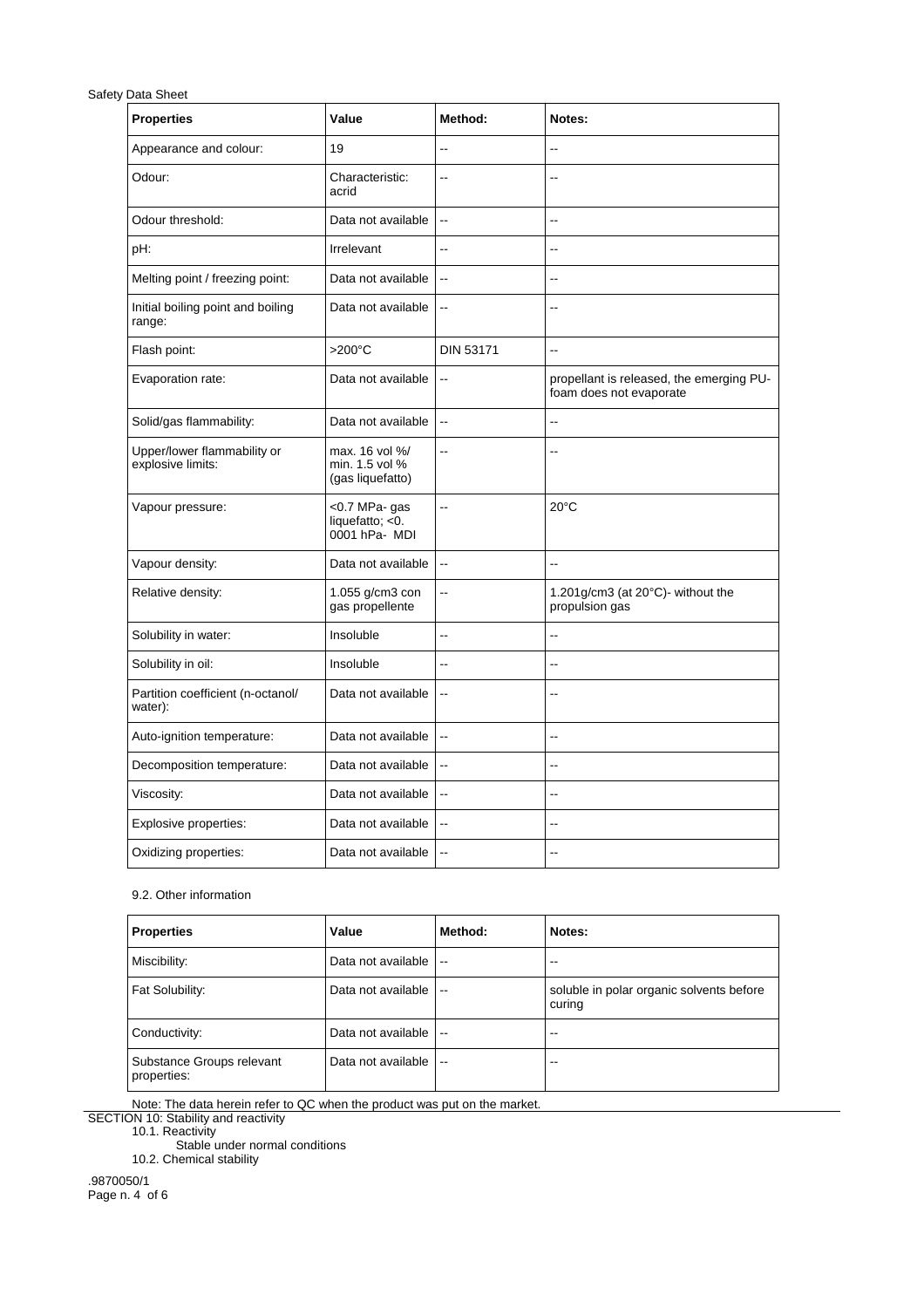Stable under normal conditions

10.3. Possibility of hazardous reactions

- Reacts with substances containing active hydrogen, increasing the pressure in closed containers.
- Reacts with a strong acids and strong oxidizing agents, e.g. hydrogen peroxide, nitric acid..
- 10.4. Conditions to avoid
- Stable under normal conditions.
- 10.5. Incompatible materials
	- Strong acid, strong oxidizing agents, water.
- 10.6. Hazardous decomposition products
- None.

SECTION 11: Toxicological information

11.1. Information on toxicological effects

Toxicological information of the mixture:

Data not available

Toxicological information of the main substances found in the mixture:

- Data not available
- If not differently specified, the information required in Regulation (EU)2015/830 listed below must be considered as N.A.: a) acute toxicity;
	- b) skin corrosion/irritation;
	- c) serious eye damage/irritation;
	- d) respiratory or skin sensitisation;
	- e) germ cell mutagenicity;
	- f) carcinogenicity:
	- g) reproductive toxicity;
	- h) STOT-single exposure;
	- i) STOT-repeated exposure;
	- j) aspiration hazard.

SECTION 12: Ecological information

### 12.1. Toxicity

- Adopt good working practices, so that the product is not released into the environment.
- Data not available
- 12.2. Persistence and degradability
	- Diphenylmethanediisocyanate, isomers and homologues CAS: 9016-87-9
	- Biodegradability: Non-readily biodegradable Test: Data not available Duration: Data not available %: Data not available - Notes: OECD 302 C
- 12.3. Bioaccumulative potential
- Data not available
- 12.4. Mobility in soil
	- Data not available
- 12.5. Results of PBT and vPvB assessment
	- vPvB Substances: None PBT Substances: None
- 12.6. Other adverse effects

None

SECTION 13: Disposal considerations

13.1. Waste treatment methods

Recover, if possible. Send to authorised disposal plants or for incineration under controlled conditions. In so doing, comply with the local and national regulations currently in force.

- Waste should not be disposed of by release to sewers.
- Contaminated packaging thinners and cleaning diluents must be landfilled.

| <b>SECTION 14: Transport information</b>                                                                           |                                                                                                      |  |  |  |  |
|--------------------------------------------------------------------------------------------------------------------|------------------------------------------------------------------------------------------------------|--|--|--|--|
| 14.1. UN number                                                                                                    |                                                                                                      |  |  |  |  |
| ADR-UN number:                                                                                                     | UN 1950                                                                                              |  |  |  |  |
| 14.2. UN proper shipping name                                                                                      |                                                                                                      |  |  |  |  |
| ADR-Shipping Name:                                                                                                 | Aerosols                                                                                             |  |  |  |  |
| 14.3. Transport hazard class(es)                                                                                   |                                                                                                      |  |  |  |  |
| ADR-Class:                                                                                                         | 2.1 codice classificazione 5F                                                                        |  |  |  |  |
| 14.4. Packing group                                                                                                |                                                                                                      |  |  |  |  |
| 14.5. Environmental hazards                                                                                        |                                                                                                      |  |  |  |  |
| ADR-Enviromental Pollutant:                                                                                        | No                                                                                                   |  |  |  |  |
| 14.6. Special precautions for user                                                                                 |                                                                                                      |  |  |  |  |
| 14.7. Transport in bulk according to Annex II of Marpol and the IBC Code                                           |                                                                                                      |  |  |  |  |
| Data not available                                                                                                 |                                                                                                      |  |  |  |  |
| <b>SECTION 15: Regulatory information</b>                                                                          |                                                                                                      |  |  |  |  |
|                                                                                                                    | 15.1. Safety, health and environmental regulations/legislation specific for the substance or mixture |  |  |  |  |
| DIR.2004/42/CE, Unsuitable                                                                                         |                                                                                                      |  |  |  |  |
| Regulation (EU) No 528/2012 and subsequent amendments.                                                             |                                                                                                      |  |  |  |  |
| Dir. 98/24/EC (Risks related to chemical agents at work).                                                          |                                                                                                      |  |  |  |  |
| Directive 2000/39/CE (Occupational exposure limit values) and subsequent modifications: 2004/37/CE, 2006/15/CE and |                                                                                                      |  |  |  |  |
| 2009/161/UE.                                                                                                       |                                                                                                      |  |  |  |  |
| Regulation (EC) n. 1907/2006 (REACH)                                                                               |                                                                                                      |  |  |  |  |
| Regulation (EC) n. 1272/2008 (CLP)                                                                                 |                                                                                                      |  |  |  |  |

- Regulation (EC) n. 790/2009 (ATP 1 CLP) and (EU) n. 758/2013
- Regulation (EU) 2015/830

.9870050/1 Page n. 5 of 6